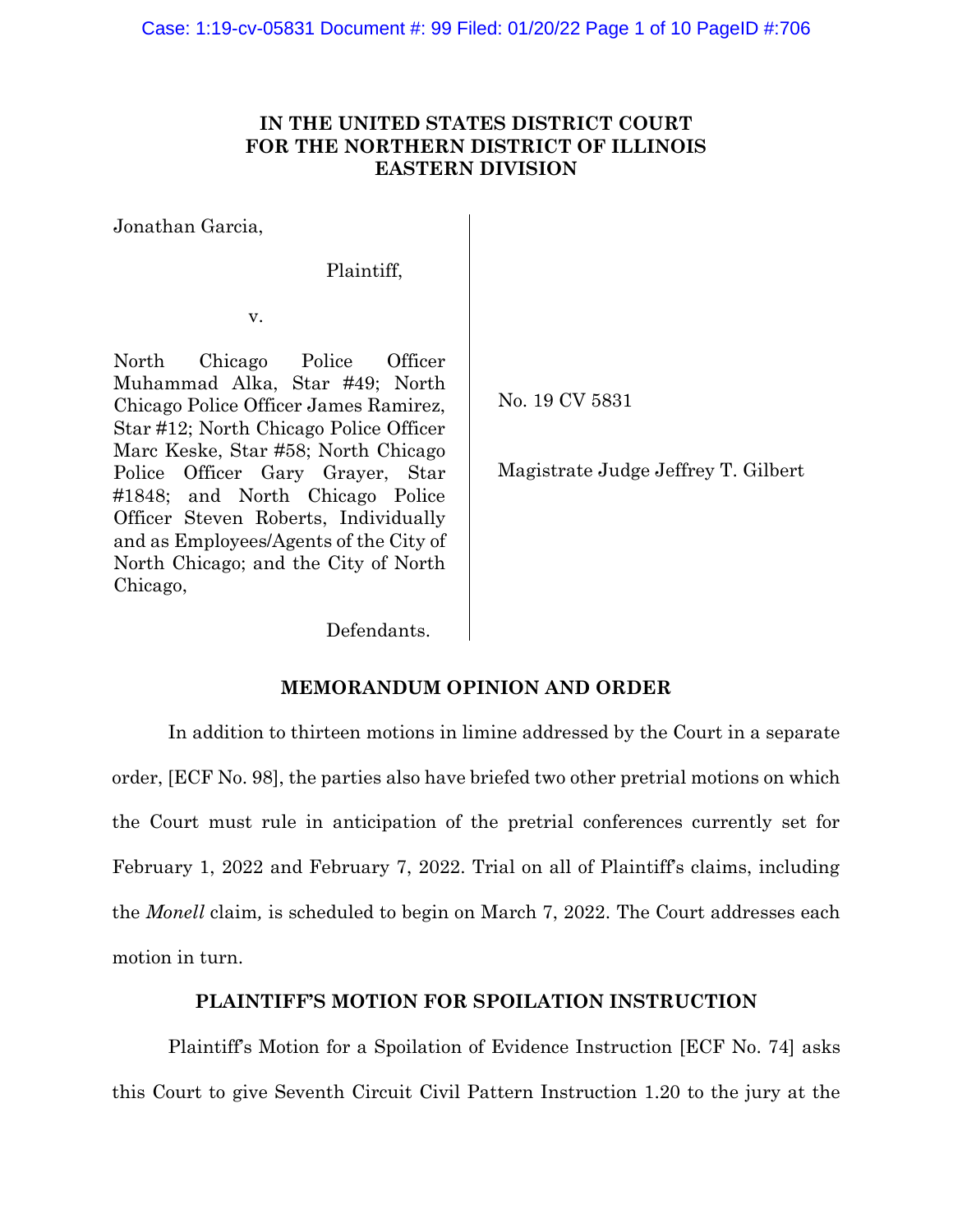#### Case: 1:19-cv-05831 Document #: 99 Filed: 01/20/22 Page 2 of 10 PageID #:707

close of evidence. This instruction is warranted, in Plaintiff's view, because Defendants failed to preserve certain Response to Resistance Reports completed by two individual Defendant Officers – Officers Alka and Ramirez – concerning their use of force during the incident at the heart of this litigation. Plaintiff asserts that Defendants had a duty to preserve those reports because litigation involving Plaintiff was foreseeable and the North Chicago Police Department's own policies require that those documents be retained. Because Defendants breached that duty and acted willfully or in bad faith, Plaintiff says, the jury should be given Instruction 1.20 to ameliorate the prejudice he suffered because he could not review the contents of the reports.

Defendants do not dispute that the Response to Resistance Reports Plaintiff sought in discovery existed at one time but have since been lost or destroyed. Notwithstanding that fact, Defendants counter that giving Seventh Circuit Pattern Instruction 1.20 would not be appropriate in this case because Plaintiff has failed to make the threshold showing that Defendants acted willfully or in bad faith specifically required by Seventh Circuit precedent. The Court agrees with Defendants for the reasons explained below.

Instruction 1.20, which targets the spoilation of evidence, is intended to provide the jury with a framework for drawing an adverse inference from missing evidence, consistent with the law in the Seventh Circuit and Federal Rule of Civil Procedure 37. In general, "[s]poliation is the destruction or significant alteration of evidence, or the failure to preserve property for another's use as evidence in pending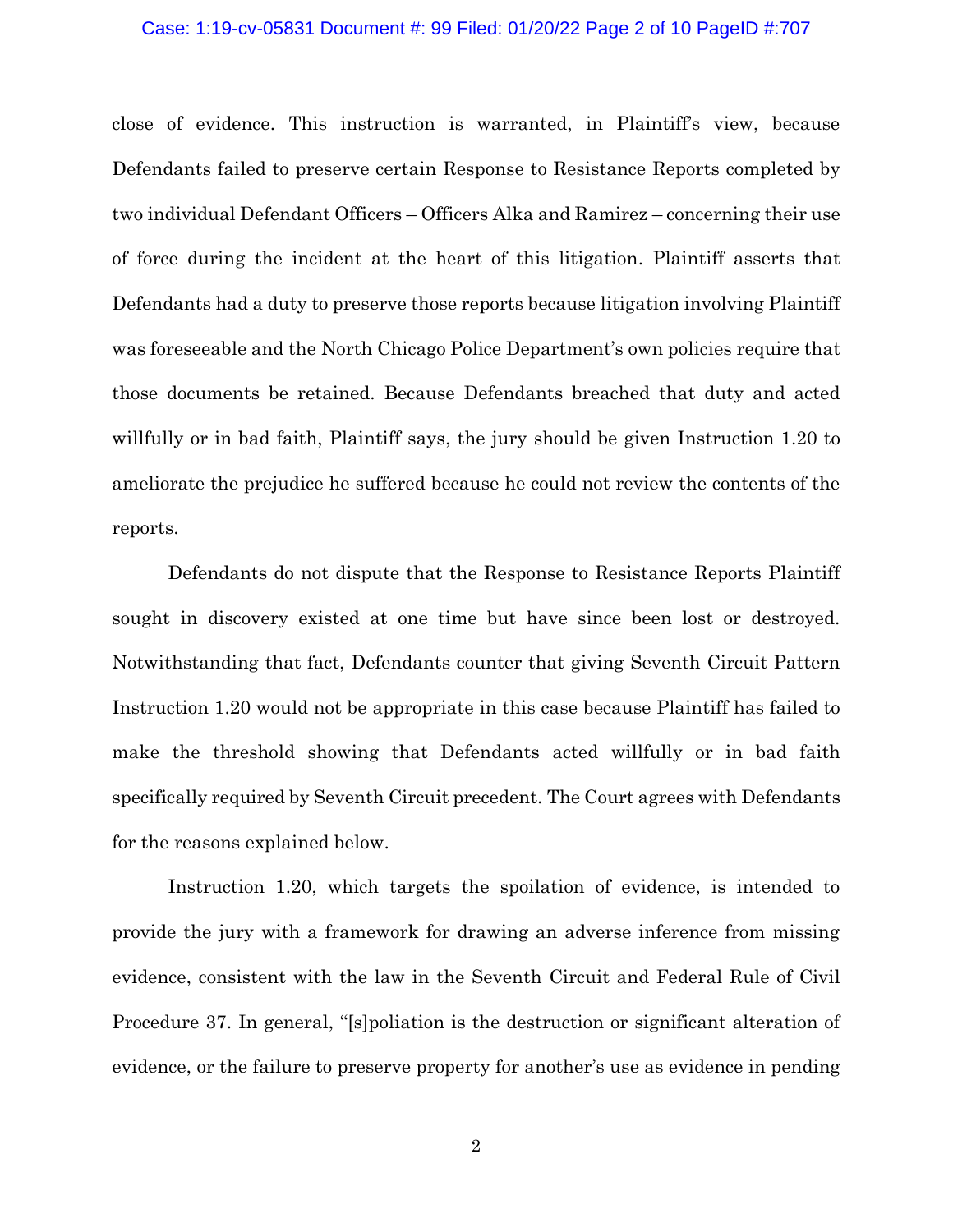or reasonably foreseeable litigation." *Costobile-Fulginiti v. City of Philadelphia*, 719 F. Supp. 2d 521, 529 (E.D. Pa. 2010). Spoilation occurs when the destroyed or lost evidence was in the opposing party's custody or control, is relevant to the claims or defenses in the case, was destroyed for the purpose of hiding adverse information, and the opposing party had a duty to preserve the evidence. *Faas v. Sears, Roebuck & Co.,* 532 F.3d 633, 644 (7th Cir. 2008); *Lewis v. McLean*, 941 F.3d 886, 892 (7th Cir. 2019). In the Seventh Circuit, when a party intentionally destroys evidence in bad faith, the judge may instruct the jury to infer the evidence was incriminating to that party. *Faas,* 532 F.3d at 644. "The crucial element is not that evidence was destroyed but rather the reason for the destruction.'" *S.C. Johnson & Son, Inc. v. Louisville & Nashville R. Co.,* 695 F.2d 253, 258 (7th Cir. 1982). In that respect, bad faith, intentional conduct is a "prerequisite to imposing sanctions for the destruction of evidence," *LaSalvia v. City of Evanston*, 2011 WL 5867967, at \*3 (N.D. Ill. 2011), where "bad faith" means that the evidence was destroyed for the purpose of hiding adverse information. *Faas,* 532 F.3d at 644; *see also, Everett v. Cook Cty.,* 655 F.3d 723, 727 (7th Cir. 2011); *Rummery v. Ill. Bell Tel. Co.,* 250 F.3d 553, 558 (7th Cir. 2001).

Although the record evidence shows that Defendants had the Response to Resistance Reports in their possession and control at one time, may have had a duty to preserve those reports in anticipation of litigation with Plaintiff, and that the reports have since been destroyed, misplaced, or lost, Plaintiff's request for an adverse spoilation instruction falters because he has not set forth any facts that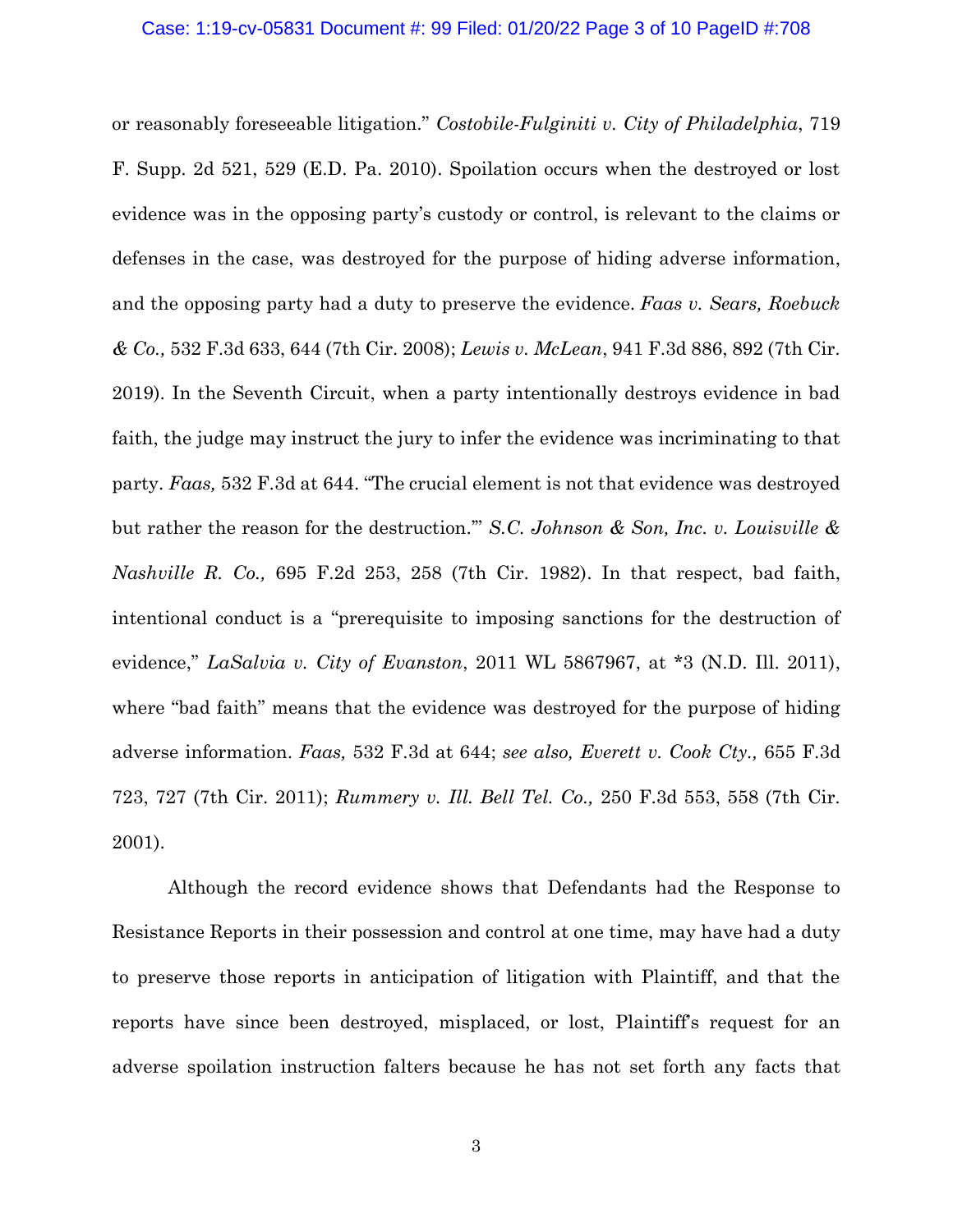#### Case: 1:19-cv-05831 Document #: 99 Filed: 01/20/22 Page 4 of 10 PageID #:709

suggest Defendants intentionally destroyed the reports in bad faith. Plaintiff bears the burden, as the party requesting a sanction pursuant to Rule 37 in the form of an adverse inference jury instruction, of making at least a threshold showing of an intentional, bad faith act to support the giving of the proposed instruction. And Plaintiff has not done so here. Instead, the facts Plaintiff has put forth show only that Defendant Officers Alka and Ramirez generated the reports on the date of the incident (which could, converse to Plaintiff's position, be construed as an attempt to preserve the information in the first instance), that the reports could not be located by Defendants and the North Chicago Police Department during the course of discovery, and that they are now presumed lost, destroyed, or misplaced. There is a complete absence of competent evidence about what happened to the reports, including whether they were destroyed by a "human, [machine], or Mother Nature herself." *LaSalvia,* 2011 WL 5867967, at \*4. This leaves the Court with no more than mere speculation to substantiate an adverse evidence instruction that, at its core, is a sanction for destructive action undertaken to hide the truth or purposely keep damaging evidence out of the hands of an opposing party. *See, e.g., Bentz v. Lindenberg,* 854 F. App'x 55, 58 (7th Cir. 2021); *Gabryszak v. Aurora Bull Dog Co.,* 427 F. Supp. 3d 994, 1004 (N.D. Ill. 2019); *Bracey v. Grondin*, 712 F.3d 1012, 1020 (7th Cir. 2013) ("[s]imply establishing a duty to preserve evidence or even the negligent destruction of evidence does not automatically entitle a litigant to an adverse inference instruction in this circuit."); *Faas*, 532 F.3d at 645. Under these facts, it would not be appropriate, proportional, or consistent with well-established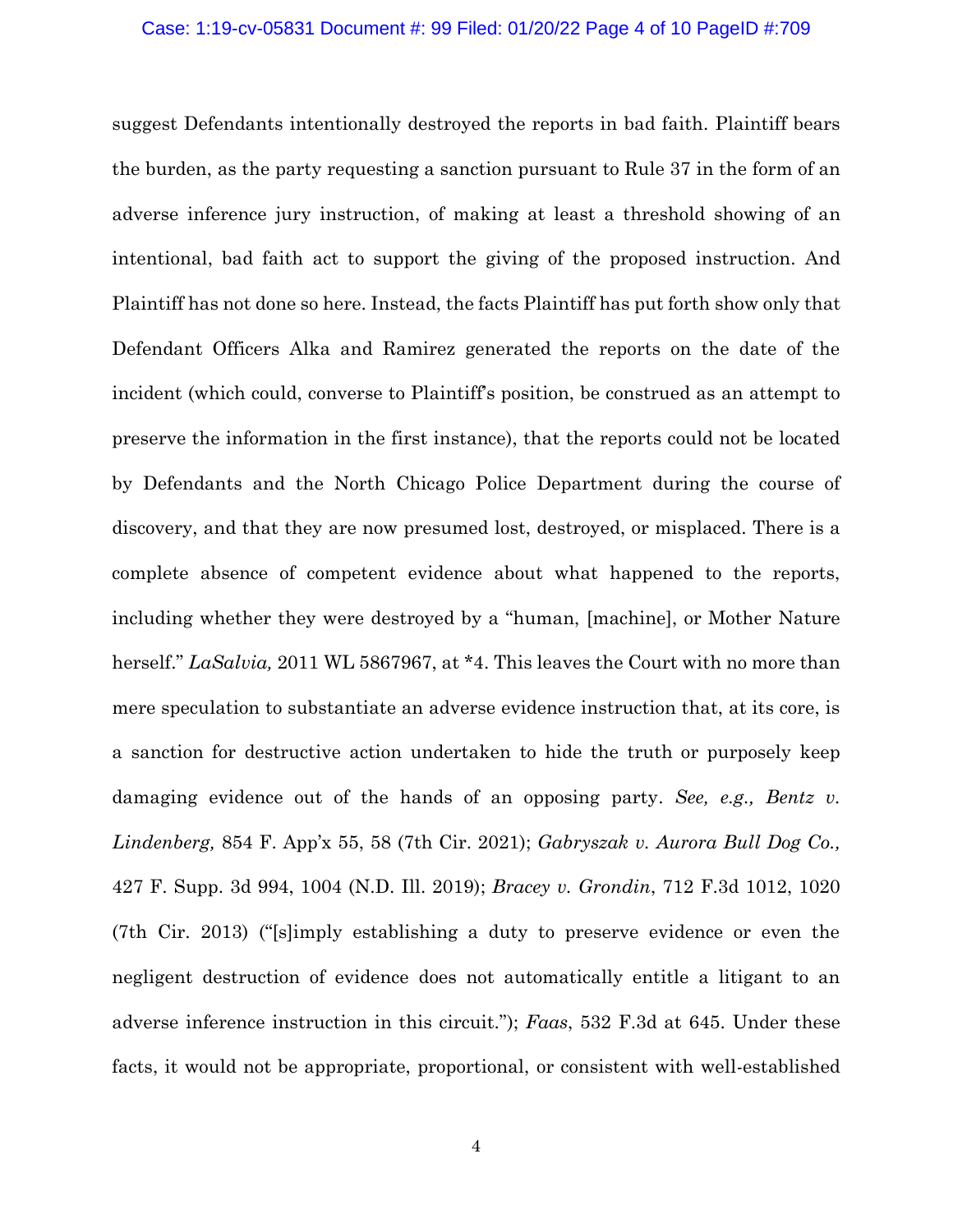### Case: 1:19-cv-05831 Document #: 99 Filed: 01/20/22 Page 5 of 10 PageID #:710

case law to impose an adverse inference sanction without any showing by Plaintiff that Defendants acted with the requisite intent.

Similarly, the record does not suggest to the Court that the reports were destroyed "for the purpose of hiding adverse information." *Faas,* 532 F.3d at 644. As Defendants state in their response, the factual information requested by the Response to Resistance Reports also is contained in other police documents, albeit not conveniently aggregated into one, subject-specific report that addresses the use of force by each individual officer. [ECF No. 75] at 2–3.The booking room video footage, which Defendants turned over to Plaintiff during discovery, also purportedly captures the incident itself and will likely illuminate the who, what, where, and how of the officers' use of force that would have been the subject of the now-missing reports. Given the volume of related evidence Defendants did preserve and provide to Plaintiff, Court cannot infer from Defendants' actions that they acted with the intent to hide unfavorable information by purportedly destroying the two isolated reports at issue here.

In an attempt to circumvent the threshold showing of bad faith clearly required by Seventh Circuit precedent,<sup>1</sup> Plaintiff suggests in a footnote that the Court should

<sup>1</sup> Nor is the Seventh Circuit alone in requiring a threshold showing of facts supporting an inference of bad faith or intentional destruction of evidence. *See, e.g., Sharp v. Hylas Yachts, LLC,* 872 F.3d 31 (1st Cir. 2017) (requiring a finding of bad faith); *Bull v. United Parcel Serv., Inc.,* 665 F.3d 68 (3d Cir. 2012) (same); *Buckley v. Mukasey*, 538 F.3d 306, 323 (4th Cir. 2008) (an adverse inference requires a showing that the party "knew the evidence was relevant to some issue at trial and that his willful conduct resulted in its loss or destruction"); Guzman v. Jones, 804 F.3d 707, 713 (5th Cir. 2015) (requiring "bad faith" or "bad conduct"); *Hallmark Cards, Inc. v. Murley,* 703 F.3d 456, 461 (8th Cir. 2013) ("Taking into consideration the gravity of an adverse inference instruction, which 'brands one party as a bad actor,' we conclude that a district court must issue explicit findings of bad faith and prejudice prior to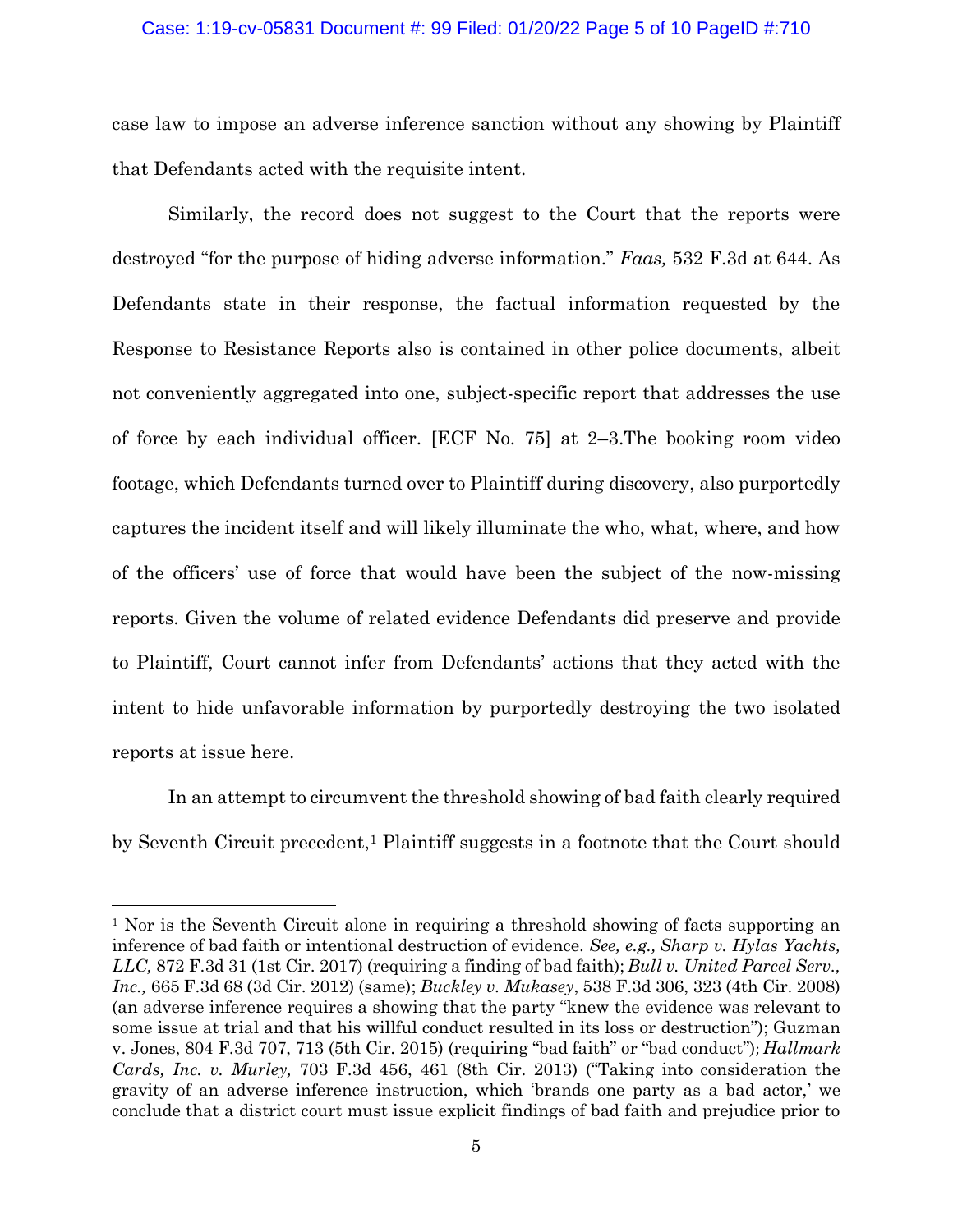### Case: 1:19-cv-05831 Document #: 99 Filed: 01/20/22 Page 6 of 10 PageID #:711

modify instruction 1.20 and instruct the jury that they may draw an adverse inference if Defendants were "at fault" for the destruction of the reports or acted recklessly in failing to preserve them. [ECF No. 74] at 7 n.1, 10–11. Yet Plaintiff cites no relevant case law in support of this request, save for one forty-five-year-old Supreme Court case generally addressing what sanctions may be available for a party's failure to timely answer written interrogatories under then-existing Rule 37. [ECF No. 74] at 10 (citing *National Hockey League v. Metropolitan Hockey Club, Inc.,* 427 U.S. 639, 640 (1976)). Suffice it to say, this Court believes amending Pattern Instruction 1.20 to include an "at fault" or "reckless" standard would contradict the law of this circuit and this Court's own interpretation of Rules 37(c) and 37(e). It may be that some lesser sanction would be appropriate under Rule 37 for a party who was simply "at fault" for the destruction of evidence, but the specific relief Plaintiff seeks here – an adverse instruction sanction – should only be imposed on a party as a consequence of a bad faith, intentional act.

On that point, Rule 37 has repeatedly been amended since the Supreme Court ruled in *National Hockey League* in 1976, in part to codify common law spoilation

delivering an adverse inference instruction.") (quoting *Morris v. Union Pac. R.R.,* 373 F.3d 896, 900 (8th Cir. 2004)); *Equal Emp. Opportunity Comm'n v. JetStream Ground Servs., Inc.,* 878 F.3d 960, 965 (10th Cir. 2017) (requiring a finding of bad faith); *c.f. Residential Funding Corp. v. DeGeorge Fin. Corp.,* 306 F.3d 99, 108 (2d Cir. 2002) (rejecting the majority standard of bad faith or intentional conduct and instead requiring only a "culpable state of mind" for an adverse inference instruction, which may, in some circumstances, be satisfied by a showing of negligence); *Johnson v. Metro. Gov't of Nashville & Davidson Cty., Tenn.,* 502 F. App'x 523, 532 (6th Cir. 2012) (same); *Glover v. BIC Corp.,* 6 F.3d 1318, 1329 (9th Cir. 1993) ("a finding of 'bad faith' is not a prerequisite to [an adverse inference instruction]…Surely a finding of bad faith will suffice, but so will simple notice of 'potential relevance to the litigation.'") (quoting *Akiona v. United States*, 938 F.2d 158 (9th Cir. 1991)).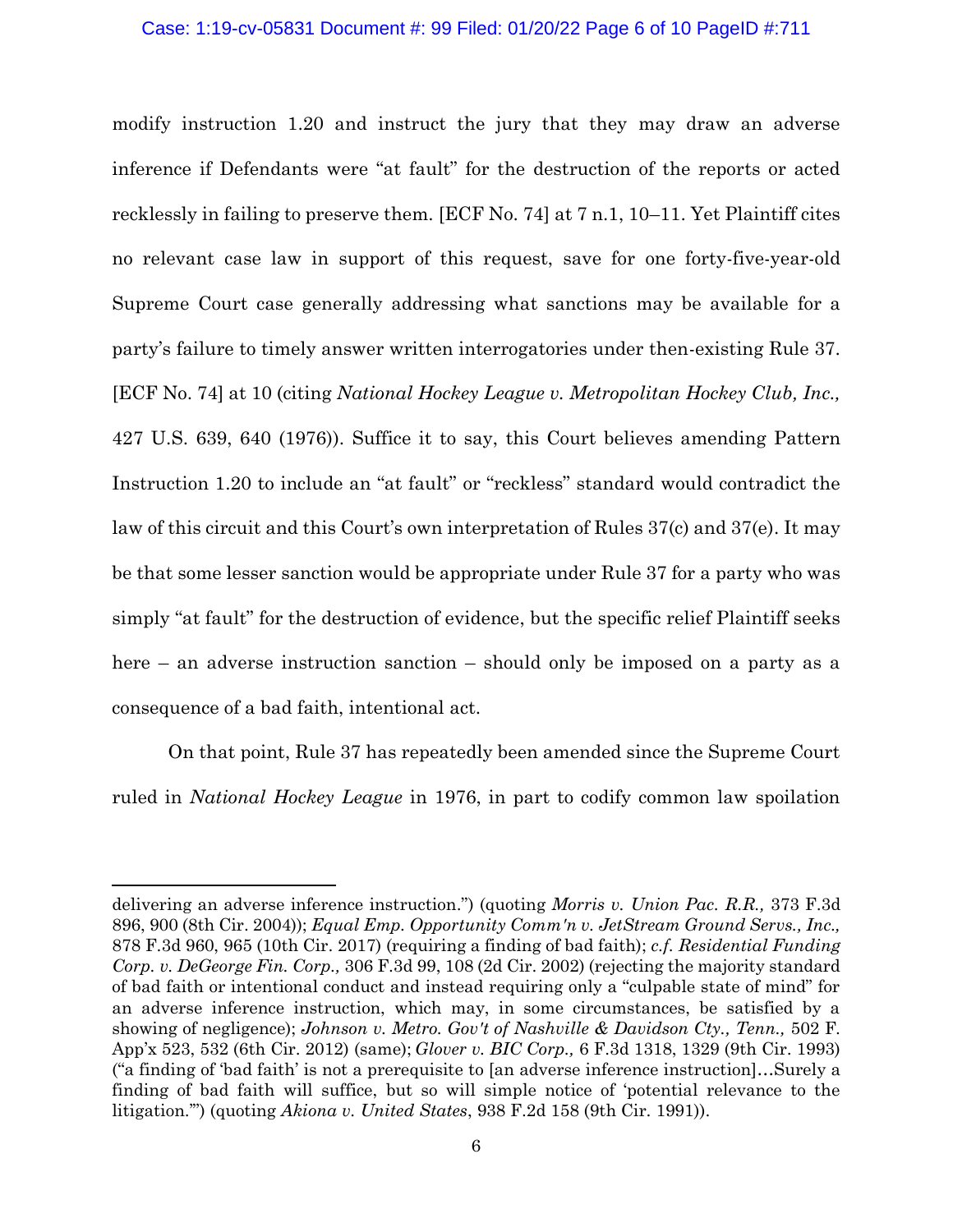### Case: 1:19-cv-05831 Document #: 99 Filed: 01/20/22 Page 7 of 10 PageID #:712

principles in the context of electronic discovery. The plain language and intent of Rule 37(e), amended as recently as 2015, further support the Court's conclusion that the adverse instruction sanction Plaintiff requests here requires a finding of bad faith or intent. Rule 37(e) provides that "[i]f electronically stored information that should have been preserved in the anticipation or conduct of litigation is lost because a party failed to take reasonable steps to preserve it, and it cannot be restored or replaced through additional discovery, the court… only upon finding that the party acted with the intent to deprive another party of the information's use in the litigation may… instruct the jury that it may or must presume the information was unfavorable to the party." FED.R.CIV.P  $37(e)(2)(B)$ . Clearly, then, a finding of intent or bad faith is specifically required in the context of electronic discovery – and the Court can extrapolate that the same is true of a handwritten police report preserved in an electronic database maintained by the North Chicago Police Department. Indeed, the Advisory Committee's comments make the Court's interpretation all but explicit: "Subdivision (e)(2). This subdivision authorizes courts to use specified and very severe measures to address or deter failures to preserve electronically stored information, but only on finding that the party that lost the information acted with the intent to deprive another party of the information's use in the litigation. It is designed to provide a uniform standard in federal court for use of these serious measures when addressing failure to preserve electronically stored information. It rejects cases such as *Residential Funding Corp. v. DeGeorge Financial Corp.,* 306 F.3d 99 (2d Cir. 2002), that authorize the giving of adverse-inference instructions on a finding of negligence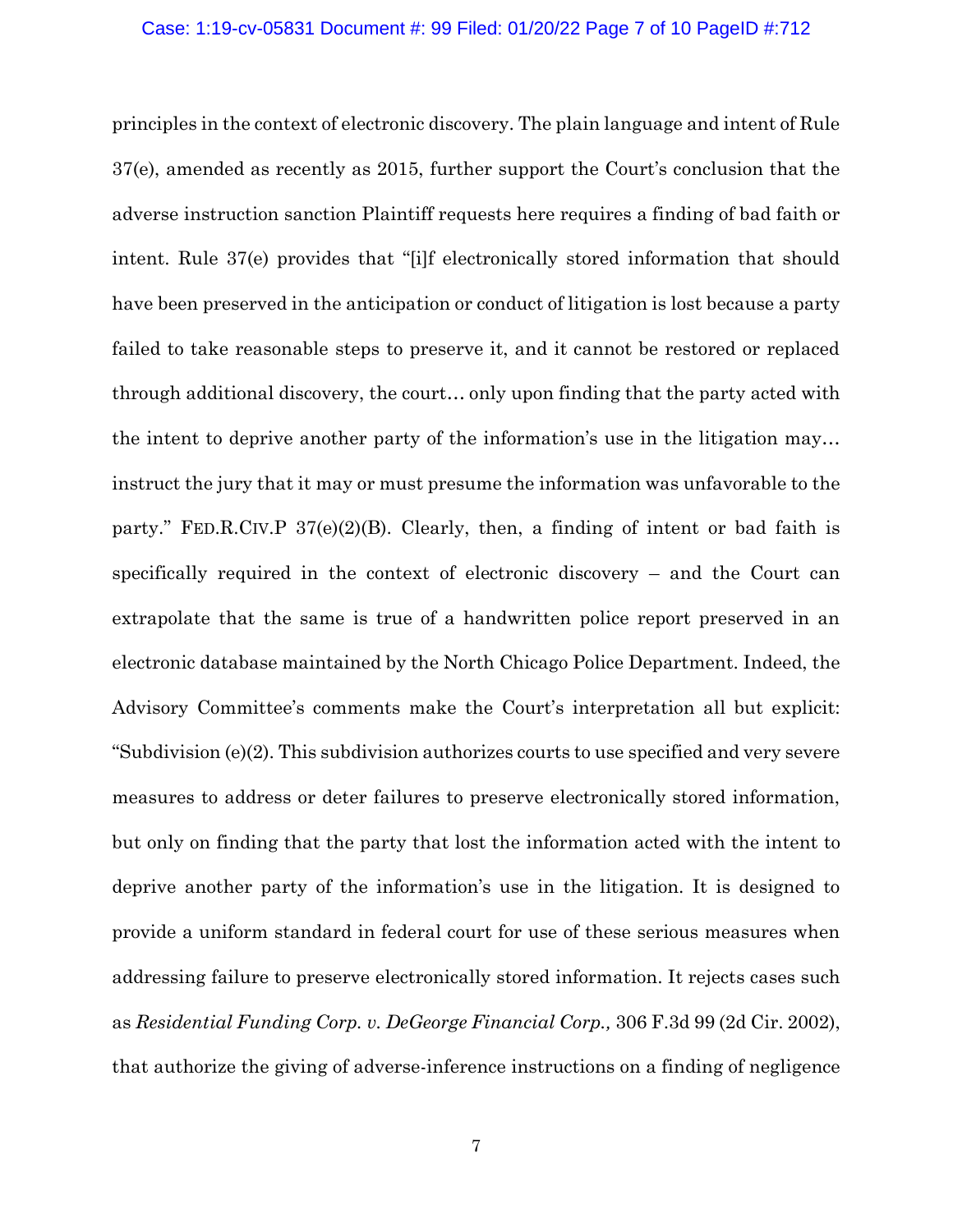### Case: 1:19-cv-05831 Document #: 99 Filed: 01/20/22 Page 8 of 10 PageID #:713

or gross negligence. Adverse-inference instructions were developed on the premise that a party's intentional loss or destruction of evidence to prevent its use in litigation gives rise to a reasonable inference that the evidence was unfavorable to the party responsible for loss or destruction of the evidence. Negligent or even grossly negligent behavior does not logically support that inference. Information lost through negligence may have been favorable to either party, including the party that lost it, and inferring that it was unfavorable to that party may tip the balance at trial in ways the lost information never would have. The better rule for the negligent or grossly negligent loss of electronically stored information is to preserve a broad range of measures to cure prejudice caused by its loss, but to limit the most severe measures to instances of intentional loss or destruction." FED.R.CIV.P. 37 (advisory committee note to the 2015 amendment).

Finally, the Court rejects Defendants' argument of last resort that if Plaintiff is entitled to a spoilation instruction regarding the missing reports, they should be entitled to the same instruction for a cell phone video Plaintiff allegedly took during the traffic stop in question. This argument is without merit for the same reasons discussed above: a failure to show an intentional, bad faith act by Plaintiff resulting in the destruction of that evidence.

For all the reasons stated above, the Court denies Plaintiff's Motion for a Spoilation of Evidence Instruction [ECF No. 74].

8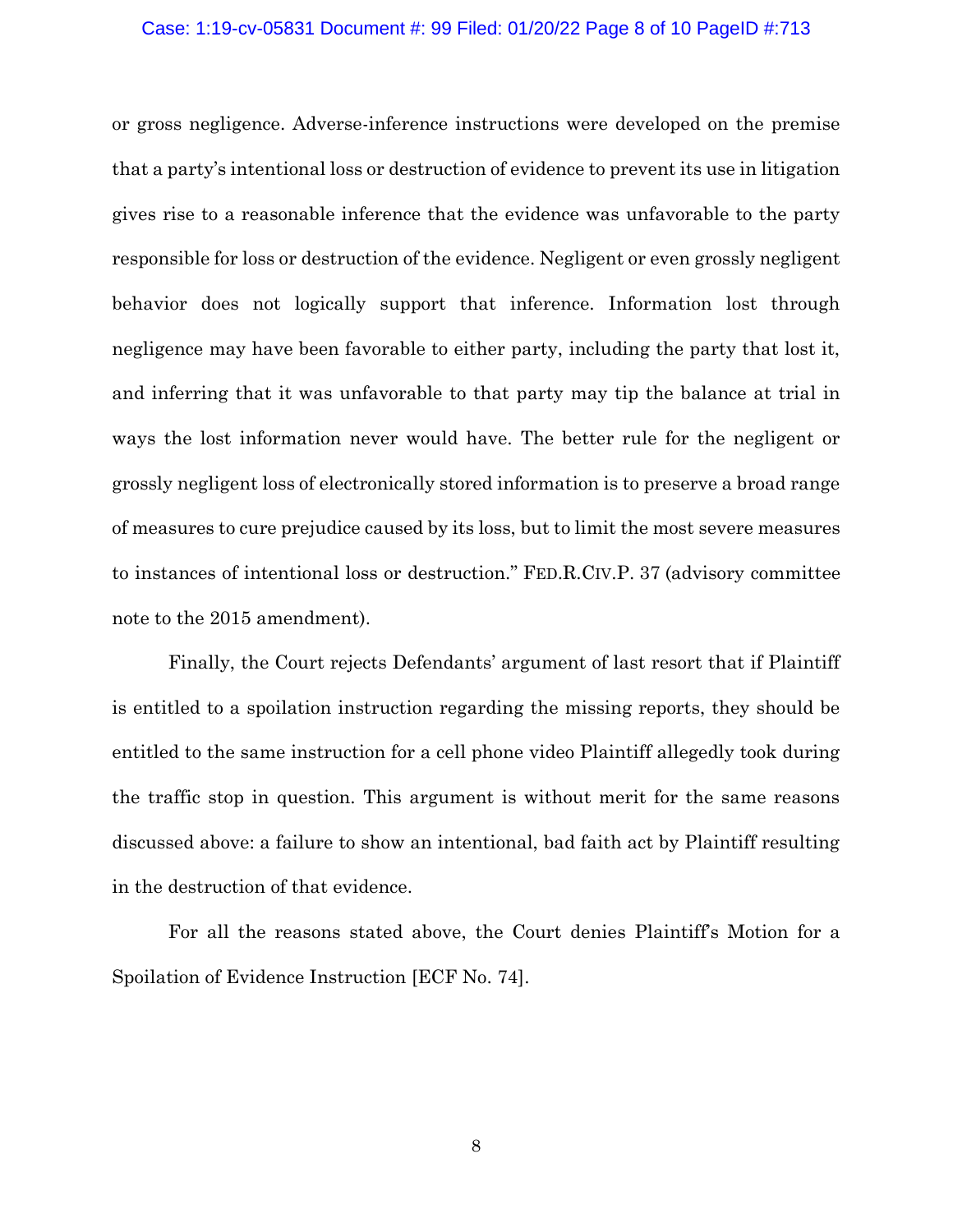# **DEFENDANTS' MOTION TO LIMIT CERTAIN MEDICAL TREATER OPINIONS AND TESTIMONY**

Plaintiff disclosed six medical treaters to Defendants pursuant to Federal Rule of Civil Procedure 26(a)(2): Carolyn Parker, MA, MS, NCC, LPC, Christine Spuhler, LCSW (who works in the same office as Carolyn Parker), Juan F. Madrazo Torres, PsyD., Bruce Yanofsky, PhD., <sup>2</sup> Dr. Steven Hodges, and Dr. Lea Wrobel. Defendants' Amended Motion in Limine to Limit Certain Medical Opinions and Testimony [ECF No. 81] asks this Court to circumscribe testimony from the above-identified experts about the permanency of Plaintiff's injuries. Plaintiff responded that he "does not anticipate any treaters offering opinions regarding permanency of [his] PTSD," rendering Defendants' Motion moot in all but one respect, which the Court briefly addresses below. [ECF No. 88] at 2.

In his response to Defendants' Motion, Plaintiff signaled his intention to elicit testimony from Dr. Torres "regarding the nature and purpose of behavioral therapies, specifically Cognitive Behavioral Therapy (CBT) and Eye Movement Desensitization and Reprocessing Therapy (EMDR), that address the continuing nature of PTSD symptoms. (Id.). Dr. Torres should be allowed to fully explain how these various therapies treat PTSD symptoms, including the fact that symptoms do not simply disappear overnight." [ECF No. 88] at 2–3. In the Court's view, this proffered testimony has the potential to impermissibly cross the line from lay to expert testimony, meaning it would need to conform to the requirements of Federal Rule of

<sup>2</sup> Plaintiff has disclaimed any intention of offering Dr. Yanofsky's testimony at trial, as he was disclosed in error. [ECF No. 88] at 2 n.1.